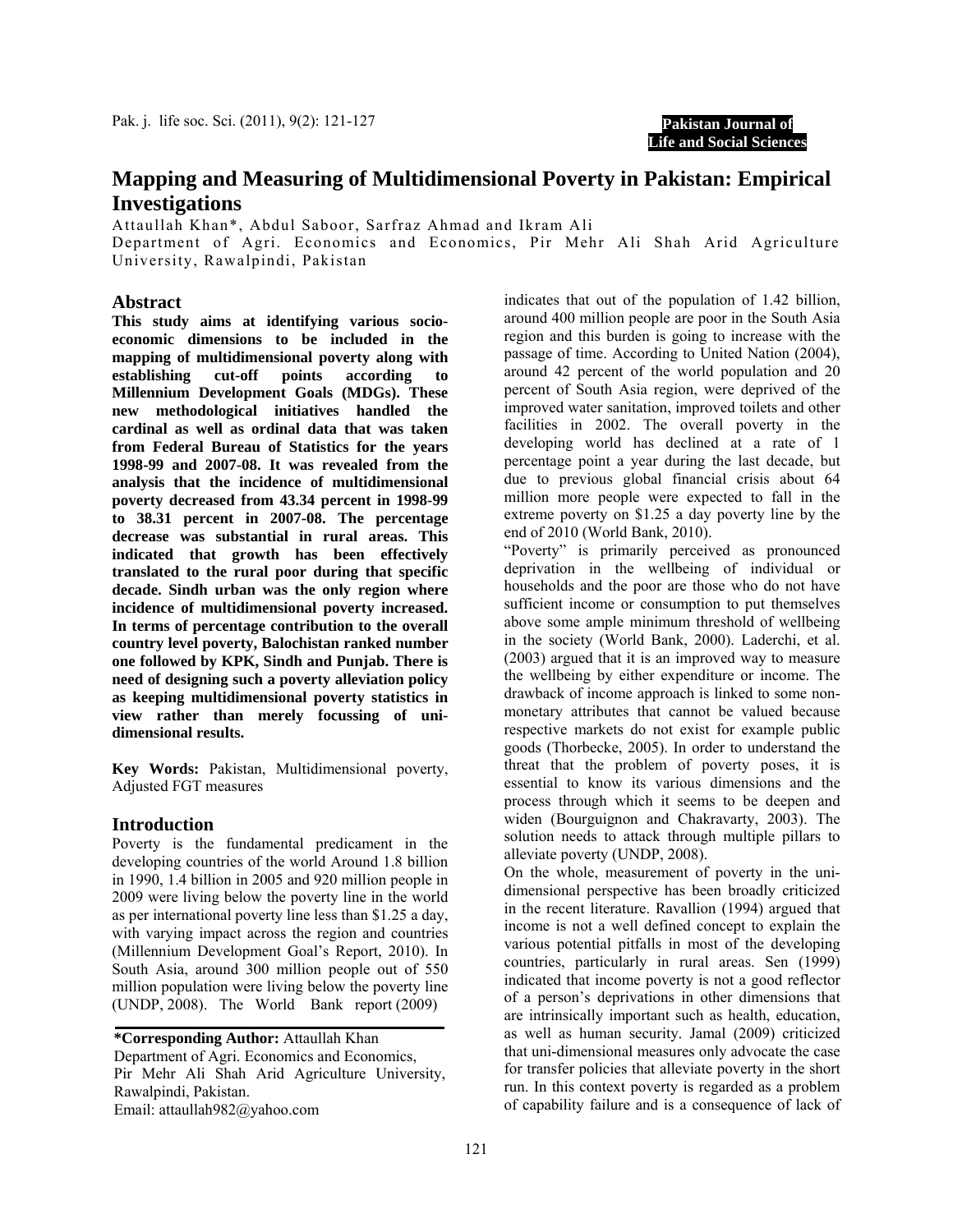human needs (Chakravarty, 2008). The measurement of poverty in the multi-dimensional angle is based upon the recently developed methodology framed by Alkire and Foster (2008).

Historically, there has been growing concern on the dilemma of poverty in Pakistan. In the years of 1970s Pakistan seems to have made good progress in reducing poverty. However the overall poverty level declined during the decade of 1980s, which reversed in 1990s and continued increasing trend at the end of the last decade (Amjad and Kemal, 1997). According to Arif (2000) poverty is more a rural phenomenon than urban in Pakistan and almost all the studies on poverty support this argument. According to the Planning Commission of Pakistan, out of 160 million population over 64 million people were living below the poverty line in 2008 and interestingly 40 percent of the urban population lives in the slum areas. In the same way, UNDP (2010) estimated the multidimensional incidence of poverty as 54 percent in Pakistan. Poverty irrationally went up from 2008 to 2010 (World Bank, 2010).

As far as uni-dimensional studies are concerned there is a lot of literature. Poverty is a scarcity or lack of command over the resources or commodities to meet the materialistic needs and live a tolerable life (Townsend, 1970). Laderchi et al. (2003) explained the four different approaches to the definition and measurement of poverty. Makoka and Kaplan (2005) described the concepts of poverty and vulnerability. Haq (2004) argued that poor are generally classified into absolute poor and transitory poor. Ravallion and Chen (2008) explained that various poverty lines are used in different countries in terms of their purchasing power. Bidani et al. (2001) defined the methodology to establish the poverty line for the purpose of making comparison over the time and space. Kakwani (2003) critically examined the various methodologies to construct an accurate poverty line. Rao (2006) discussed the expenditure approach to estimate poverty level. Albert and Collado (2004) summarized information on poverty by analyzing the data and identified the various characteristics of the poor. World Bank (2002) analyzed the poverty level in Pakistan. CPRSPD (2008) explained the higher incidence of poverty in rural area. Kemal (2003) argued that the magnitude of poverty varies across the different studies due to variety of poverty lines and the method used to estimate the poverty level. Cheema (2005) criticized the use of variety of poverty lines and the methodology used for the measurement of poverty. Arif (2006) analyzed the poverty reduction measures adopted by the government of Pakistan.

Similarly, the work on multidimensional poverty is of varied nature. Bourguinon and Ckakravarty (2002)

argue that poverty of a person arises due to insufficiency of different attributes such as housing, health, literacy, provision of public services, income etc. Atkinson (2003) argued that multiple deprivations are not covered under the income poverty. Bourguignon and Chakravarty (2003) argued that the multidimensional framework visualizes poverty in broad perspective. Baulch and Masset (2003) explained that it is not possible to capture all the different dimensions of poverty in conventional measurement. Alkire (2002) argued that income is not enough to manipulate the multistrategic phenomena. Wagle (2007) used the comprehensive multidimensional framework to examine poverty in the United States. Bibi (2004) took into consideration household expenditures per capita as a proxy of income deprivation and number of rooms as a proxy of housing deprivation. Beranger and Chouchane (2007) measure the multidimensionality of wellbeing through the Standard of Living (SL) and Quality of Living (QL) index. Foster (2007) empirically estimated the multidimensional poverty in Mexico. Yu (2008) estimated the multidimensional poverty through making the use of identification and aggregation methods in China. Battiston et al. (2009) estimated multidimensional poverty in the six Latin American countries. Busch and Peichi (2010) defined the concept of poverty that goes beyond the lack of economic well-being. UNDP (2010) emphasized the multidimensional poverty index (MPI) that reveals a vivid spectrum of challenges facing the poorest.

Therefore in order to understand the issue of poverty in composite perspective, it is necessary to know its various dimensions through which the poverty is understood in deeper and wider sense. Keeping the National and International importance of the issue, this study was aimed at mapping and measuring of multidimensional poverty in Pakistan by estimating incidence, depth and severity across regions and over two period of times.

# **Materials and Methods**

For mapping and measuring multidimensional poverty in Pakistan, this study used the available information and reported data on various household indicators from Pakistan Social and Living Standard Management (PSLM)/ Household Integrated Economic Survey (HIES). The study was based on two data sets (1998- 99 and 2007-08) of HIES/PSLM. In this study to analyze the multidimensional poverty, the dimensions and sub dimensions used are shown table 1.

# **Procedure for Measurement of Multidimensional Poverty**

The methodology for the estimation of multidimensional poverty intuitively consists of a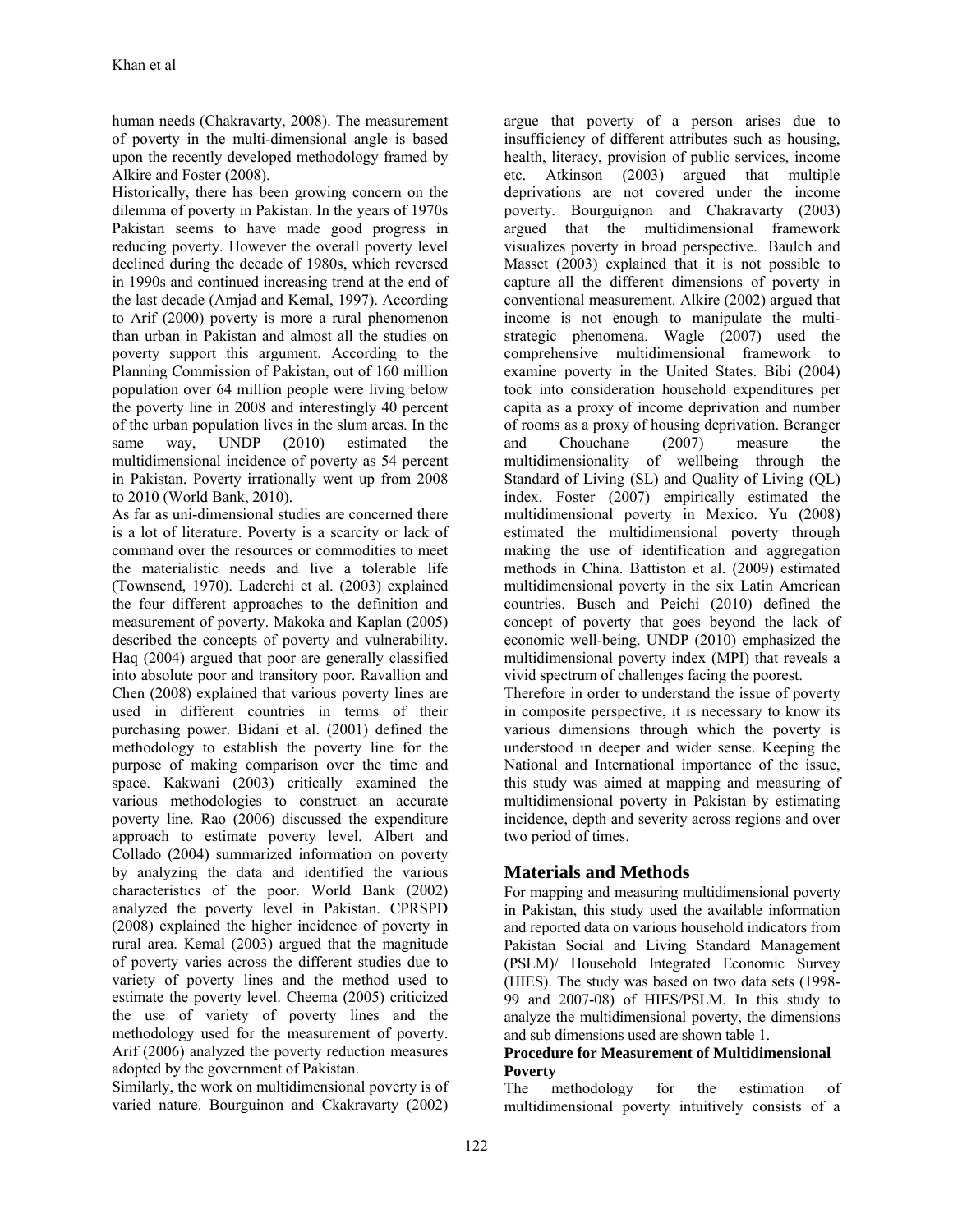| <b>Dimensions</b>         | <b>Sub-dimensions</b>   | Cut-off                                                              |
|---------------------------|-------------------------|----------------------------------------------------------------------|
| $Y = Income$              | Uni-dimensional         | 1- If Income is< Poverty line than 1, otherwise 0.                   |
| H <sub>1</sub> =Education | Years of Education      | 1- If highest class is $\leq$ 6 than 1, otherwise 0.                 |
|                           | Read & write            | 2- If can not Read $&$ write in any language than 1, otherwise 0.    |
| $H2 = Health$             | Immunization            | 1- Health-1, if not immunized than 1, otherwise 0.                   |
|                           | Purity of Water         | 2- If source of water not piped than 1, otherwise 0.                 |
|                           | Pre-natal               | 3- If did not go for any pre-natal consultation than 1, otherwise 0. |
| $H3 = Housing$            | <b>Occupancy Status</b> | 1- If not owned than 1, otherwise 0.                                 |
| & Services                | Electric                | 2- Absence of electric connection is 1, otherwise 0.                 |
|                           | <b>Gas</b>              | 3- Absence of gas connection is 1, otherwise 0.                      |
|                           | Telephone               | 4- Absence of telephone connection is 1, otherwise 0.                |
|                           | Toilet                  | 5- If flush not connected to public sewerage/ pit is 1, otherwise 0. |

**Table 1 Dimensions and sub-dimensions** 

number of steps which can be classified into two groups such as common and specific steps. The choice of dimension was an important step and carried out through the ongoing deliberative participatory exercise and MDG's standards. Another step establishes the first cut-off in the methodology of poverty for each dimension to identify the deprived or non-deprived with respect to that attribute. Finally, the number of deprivations was counted for each dimension. Moreover equal weights were given to each indicator for the simplicity of analysis.

#### **Multidimensional Headcount Ratio**

It shows the percentage of the multidimensional poor population, by using an aggregate cut-off point "k" and it is denoted by "H". The value of "k" was determined as the minimum number of deprivations of poor in order to be declared as multidimensional poor (Naveed and Islam, 2010). The number of deprivations of poor person is greater than/equals to the cut-off "k" or ci  $\geq$  k, where "k" is an integer between one and d, the number of dimensions. Multidimensional headcount ratio "H" can be calculated as:

$$
H(X; \t z) = \frac{1}{n} \sum_{i=1}^{n} \left[ \sum_{j=1}^{d} gij \ (k) \right]^{0} = \frac{q}{n}
$$

### Adjusted Headcount Ratio (M<sub>0</sub>)

The adjusted headcount ratio is the total number of deprivations experienced by the poor divided by maximum possible number of deprivations experienced by the all people (Alkire and Foster, 2008). In this way, it combines the information of the incidence of poverty "H" and the average extent of deprivation of the poor person, which was denoted by "A"; where "A" is the average deprivation gap and calculated as sum of deprivation divided by the total number of the poor people.

$$
M_0=HA
$$
  
\n
$$
A=\sum_i (c_i^*/d)/q
$$
  
\n**Adjusted Poverty Gap Ratio**  $(M_1)$ 

The adjusted poverty gap " $M_1$ " incorporates the information on the depth of poverty and calculated as

the product of " $M_0$ " and "G" or "HA" and "G", where "G" is the average normalized gap across all the cases of deprivation or sum of the normalized gap of the poor divided by highest possible sum of the normalized gaps. The average normalized poverty gap "G" was calculated as "poverty line minus the persons achievements divided by the poverty line.

$$
G = \sum_{i}^{q} \left( \frac{z_{i} - y_{i}}{z_{i}} \right)
$$

### Adjusted Squared Poverty Gap Ratio (M<sub>2</sub>)

It can be calculated as the product of " $M_0$ " or "HA" and average severity of deprivation "S", where "S" was obtained by squaring each poverty gap individually or replacing the "G" with the squared normalized poverty gap "S". The "M<sub>2</sub>" measure can be expressed as  $M_2=HAS$  or sum of squared normalized gaps divided by the highest possible sum of squared normalized gaps.

#### **Results and Discussion**

Mapping of multidimensional poverty provides quick information on incidence, depth & severity with the spatial distribution of poverty and used to inform decision making & in designing interventions from local to national governments (Akinyemi, 2010).

# **Incidence of Multidimensional Poverty**

Table 2 explains the mapping of multidimensional incidence of poverty and the percentage contribution of each province in the overall incidence of poverty. The results explained that overall  $M_0$  in the country was estimated as 43.34 percent in 1998-99 which decreased to 38.31 percent in 2007-08. The study showed that in Punjab the incidence of multidimensional poverty was 40.14 percent in 1998- 99, but it decreased to 35.56 percent in 2007-08 and the percentage contribution of Punjab at the national level remained almost constant over the period. The highest incidence of multidimensional poverty was observed in Balochistan, which was 49.08 and 44.49 percent for study years. The urban contribution of Sindh in overall poverty was found be the lowest

*n*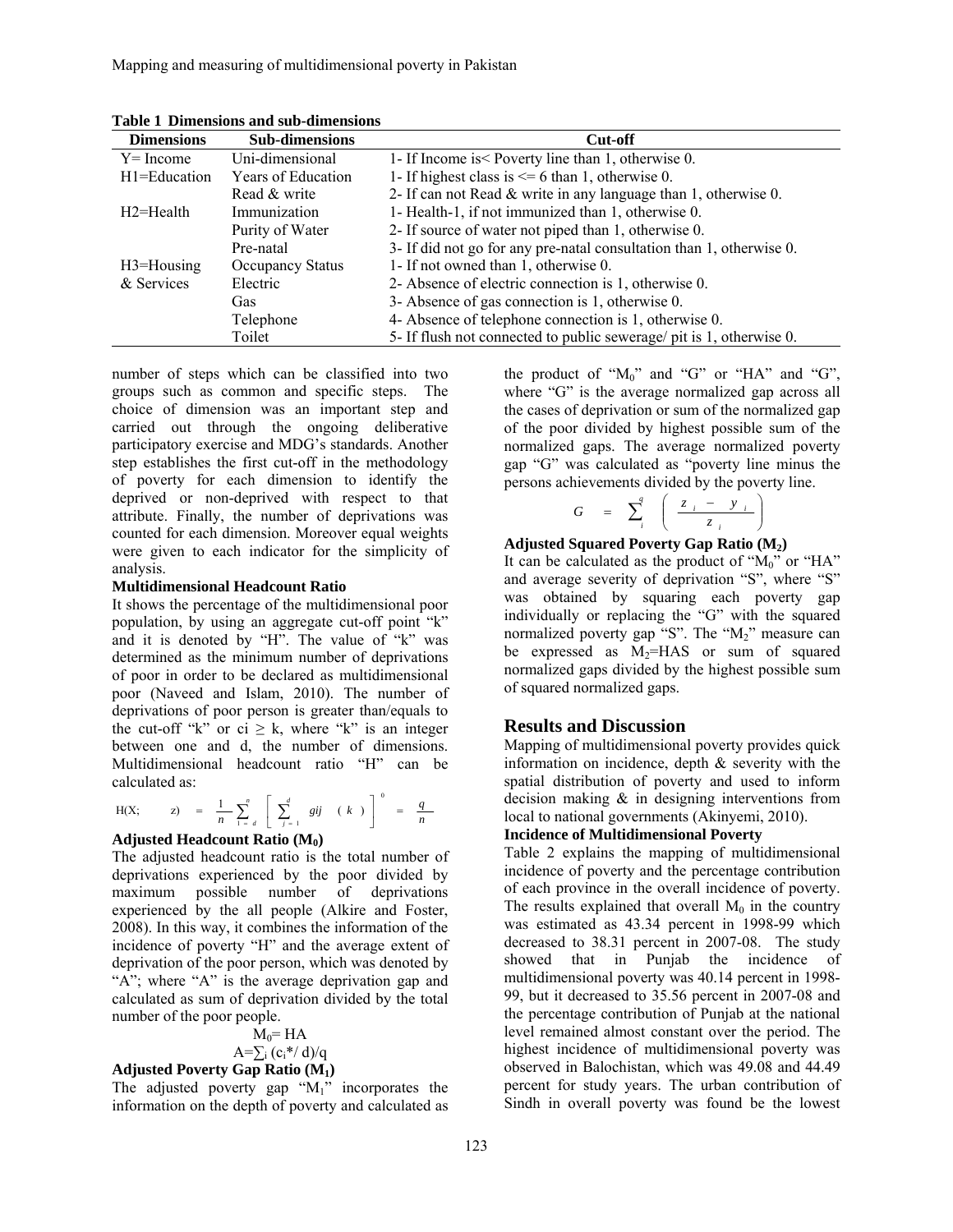followed by Punjab, KPK and Balochistan. But in 2007-08, the proportional contribution of Balochistan in the overall multidimensional poverty was the highest both in rural and urban areas.

The overall multidimensional incidence of poverty decreased over the span of ten years (1998-99 to 2007-08). However, the decline in the rural region, which is largely attributed to agriculture sector, that was more pronounced than urban across the time & space. These findings are parallel to Bourguinon and Ckakravarty (2002) who argued that poverty of a person arises due to insufficiency of different attributes like as housing, health, literacy, provision of public services, income etc. which are necessary to maintain the subsistence level of living. The higher insurgency of multidimensional incidence of poverty in the rural area is due to the mainly dependence on agriculture sector as source of employment and large household sizes. The existing situation necessitated the compatible growth between labour intensive agriculture and advanced non-agriculture sector for generating the farm as well as non-farm employment activities in the rural areas (Arif, 2000). Along with the unequal assets and land distribution system, the biased situation of other basic services such as education, health facilities, housing  $\&$  sanitations are also the key determinant of the rural poverty (Jamal, 2009; Naveed and Islam, 2010 and Chaudhry et al., 2010). Moreover the demographic characteristics of the family vary between the urban and rural segments of population. However the large household size also matters to keep the individual or family in the state of poverty (Chaudhry, 2009). The research findings demand the improvements in the socio- economic aspects of life particularly in the rural areas.

### **Depth of Multidimensional Poverty**

Table 3 indicates the mapping of multidimensional depth of poverty and the percentage contribution of each province in the overall poverty gap along with the regional bifurcation. The results explained that overall  $M_1$  in the country was estimated as  $20.20$ percent in 1998-99 but decreased to 18.73 percent during 2007-08. Moreover the regional contribution with the higher index in the rural area moved parallel to the overall figure over the time. The results further revealed that in Punjab, the depth of multidimensional poverty was 18.95 percent in 1998- 99, but it decreased to 17.42 percent in 2007-08. In Sindh, the depth of multidimensional poverty was 19.15 percent in 1998-99 and slightly decreased to 18.45 percent in 2007-08. The declining trend of multidimensional depth of poverty in KPK was higher than Punjab, Sindh and Balochistan. However, the percentage contribution of Balochistan in the national profile over the period increased.

The overall situation of multidimensional depth of poverty in Pakistan decreased over the span of ten years (1998-99 to 2007-08). However, the declining scenario in the rural region was distinct, which is largely attributed to agriculture sector, whereas the urban situation was approximately same over the time. The situation was contrary to the finding of Qureshi and Arif, 2001; Haq and Bhatti, 2001. The present study concluded that the issue of poverty was more severe in rural region than urban, due to multiple reasons such as incompatibility of agriculture growth, imperfection of markets, limited network of roads, etc. The results are in line with the findings of other researchers like as Asselin and Anh (2000); Atkinson (2003); Chakravarty (2003); Alkire (2002); Preece, (2006) and Jamal, (2009).

# **Severity of Multidimensional Poverty**

Table 4 shows the multidimensional severity of poverty along with the percentage contribution of each province & region in the overall respective level of severity of poverty in Pakistan. The results indicated that overall  $M<sub>2</sub>$  in Pakistan was estimated as 9.41 percent in 1998-99 which decreased to 9.16 percent in 2007-08. However the regional contribution with the higher multidimensional severity of poverty in the rural area moved parallel to the overall figure over the period of study. Provincial estimates have also been shown along with ruralurban bifurcation.

Punjab was the least affected province with the multidimensional severity of poverty and its contribution percentage remained little throughout the studied period. The contribution of Punjab declined over the time with greater rate than that of Sindh. The declining trend of  $M_2$  in the Punjab was less than KPK. Throughout the study period, Balochistan was not only the top affected province with multidimensional severity of poverty, but also situation became more horrible over the time. The same phenomenon has been observed by Cheema (2005). The overall inequality in the multidimensional perspective declined over the period of (1998-99 to 2007-08) in Pakistan, parallel to other studies like Chaudhry (2009) and Haq (2001). The study also concluded that over the time & place, the issue of multidimensional severity of poverty was not only larger in the rural sector, but also moved in the inverse directions in most of the population groups. The empirical evidences necessitate the compatible growth between labour intensive agriculture and advanced non-agriculture sector for generating the farm as well as non-farm employment activities to improve the wellbeing (Arif, 2000). In addition to these, the demographic circumstances also matters in the determination of wellbeing (Datt and Jolliffe 1999 and Chaudhry,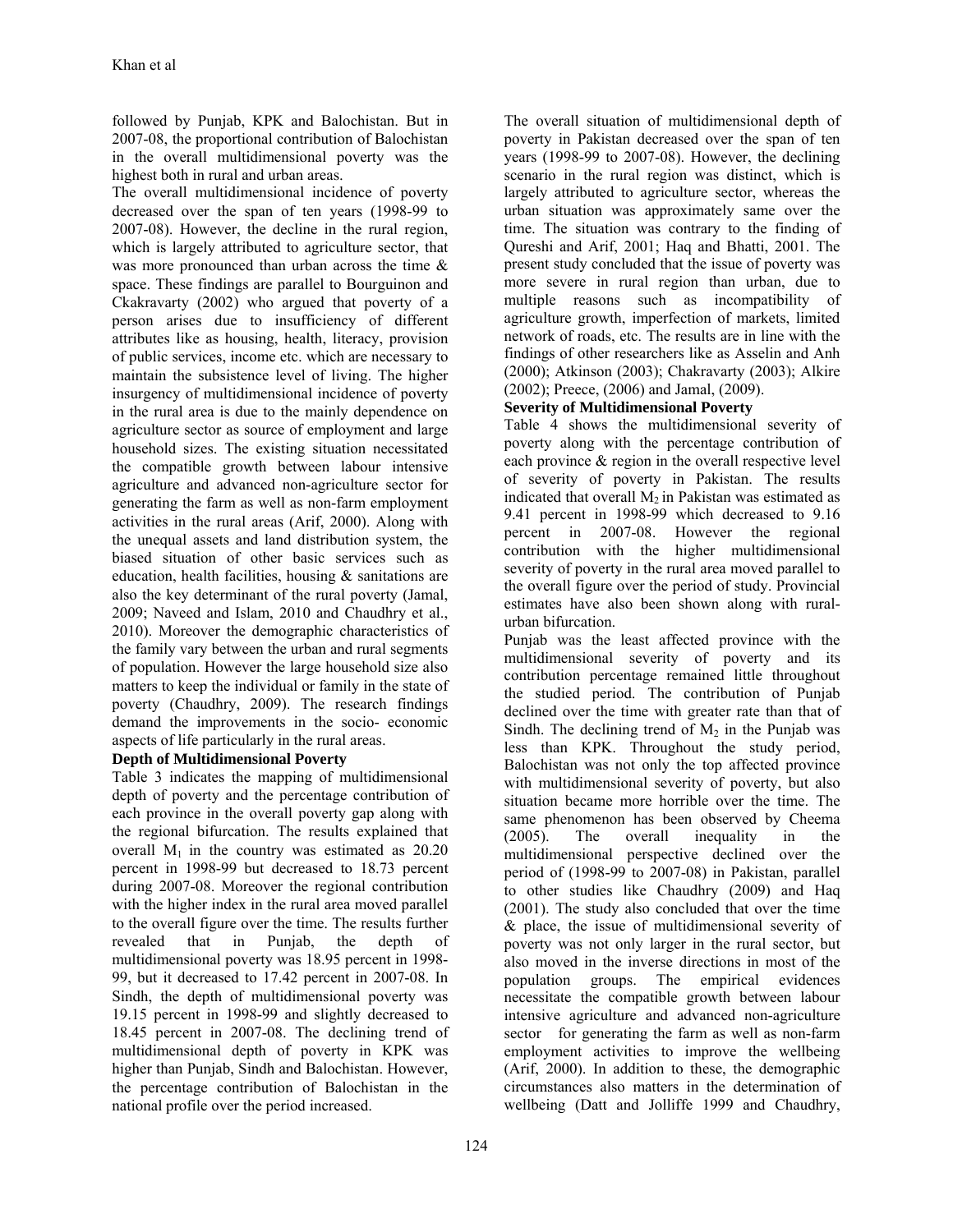Mapping and measuring of multidimensional poverty in Pakistan

| Group              | 1998-99  |            | 2007-08        |            |
|--------------------|----------|------------|----------------|------------|
|                    | $\bf M0$ | % Contrib. | M <sub>0</sub> | % Contrib. |
| Punjab             | 40.14    | 22.55      | 35.56          | 22.67      |
| Urban              | 27.17    | 22.38      | 25.62          | 22.30      |
| Rural              | 48.64    | 23.26      | 42.38          | 23.22      |
| <b>Sindh</b>       | 41.54    | 23.34      | 38.40          | 24.48      |
| Urban              | 22.30    | 18.37      | 25.50          | 22.19      |
| Rural              | 53.32    | 25.50      | 47.29          | 25.91      |
| <b>KPK</b>         | 47.23    | 26.54      | 38.39          | 24.48      |
| Urban              | 34.76    | 28.63      | 29.73          | 25.87      |
| Rural              | 52.53    | 25.12      | 42.54          | 23.30      |
| <b>Balochistan</b> | 49.08    | 27.57      | 44.49          | 28.37      |
| Urban              | 37.19    | 30.63      | 34.05          | 29.63      |
| Rural              | 54.61    | 26.12      | 50.33          | 27.57      |
| Pakistan           | 43.34    | 100.00     | 38.31          | 100.00     |
| Urban              | 28.56    | 100.00     | 27.64          | 100.00     |
| Rural              | 51.62    | 100.00     | 44.80          | 100.00     |

# **Table 2 Incidence of Multidimensional Poverty in Pakistan**

# **Table 3 Depth of Multidimensional Poverty in Pakistan**

| Group              | 1998-99 |            | 2007-08 |            |
|--------------------|---------|------------|---------|------------|
|                    | M1      | % Contrib. | M1      | % Contrib. |
| Punjab             | 18.95   | 22.94      | 17.42   | 22.74      |
| Urban              | 12.93   | 22.53      | 12.61   | 22.34      |
| Rural              | 22.91   | 23.71      | 20.77   | 23.33      |
| <b>Sindh</b>       | 19.15   | 23.19      | 18.85   | 24.61      |
| Urban              | 10.59   | 18.45      | 12.55   | 22.24      |
| Rural              | 24.47   | 25.33      | 23.17   | 26.02      |
| <b>KPK</b>         | 21.82   | 26.42      | 18.66   | 24.36      |
| Urban              | 16.44   | 28.64      | 14.60   | 25.87      |
| Rural              | 24.11   | 24.96      | 20.63   | 23.17      |
| <b>Balochistan</b> | 22.67   | 27.45      | 21.67   | 28.29      |
| Urban              | 17.44   | 30.38      | 16.68   | 29.55      |
| Rural              | 25.12   | 26.00      | 24.46   | 27.47      |
| Pakistan           | 20.20   | 100.00     | 18.73   | 100.00     |
| Urban              | 13.54   | 100.00     | 13.57   | 100.00     |
| Rural              | 23.90   | 100.00     | 21.86   | 100.00     |

# **Table 4 Severity of Multidimensional Poverty in Pakistan**

| Group              | 1998-99       |            | 2007-08        |            |
|--------------------|---------------|------------|----------------|------------|
|                    | $\mathbf{M2}$ | % Contrib. | M <sub>2</sub> | % Contrib. |
| Punjab             | 8.91          | 23.31      | 8.54           | 22.82      |
| Urban              | 6.14          | 22.70      | 6.20           | 22.37      |
| Rural              | 10.75         | 24.16      | 10.18          | 23.44      |
| <b>Sindh</b>       | 8.81          | 23.03      | 9.26           | 24.75      |
| Urban              | 5.02          | 18.55      | 6.17           | 22.26      |
| Rural              | 11.20         | 25.16      | 11.35          | 26.13      |
| <b>KPK</b>         | 10.06         | 26.31      | 9.07           | 24.24      |
| Urban              | 7.75          | 28.65      | 7.17           | 25.87      |
| Rural              | 11.03         | 24.79      | 10.01          | 23.05      |
| <b>Balochistan</b> | 10.45         | 27.34      | 10.55          | 28.19      |
| Urban              | 8.14          | 30.11      | 8.18           | 29.51      |
| Rural              | 11.52         | 25.89      | 11.89          | 27.38      |
| Pakistan           | 9.41          | 100.00     | 9.16           | 100.00     |
| Urban              | 6.42          | 100.00     | 6.66           | 100.00     |
| Rural              | 11.07         | 100.00     | 10.67          | 100.00     |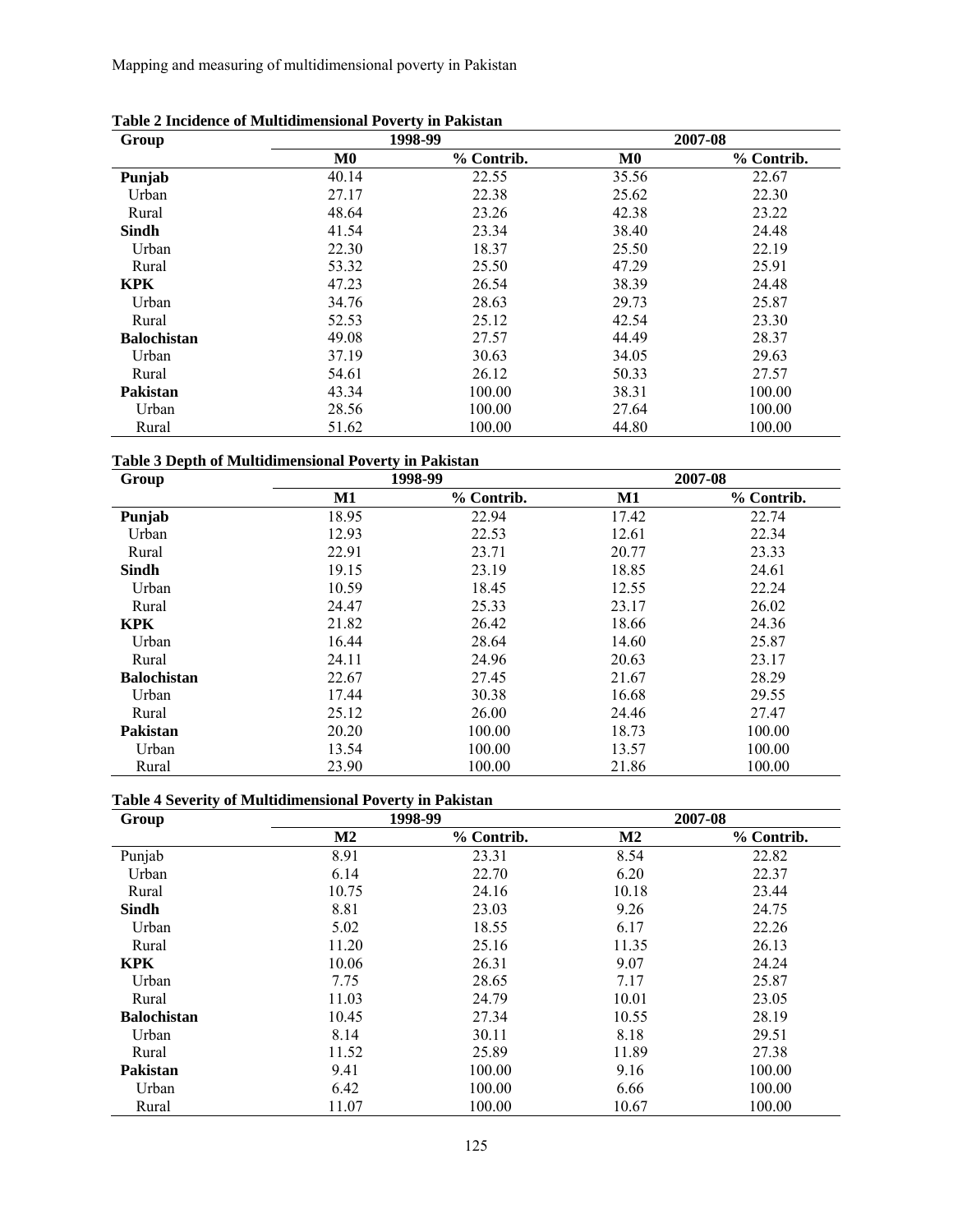2009) and inflated the situation particularly in the rural segment of the population.

A variety of policy inputs can be retrieved from the investigated findings. It is proposed that the poverty alleviation strategies should be area specific and dimension focused, keeping the profile of respective incidence, depth, severity and its percentage contribution to overall poverty in view. Moreover, policies framed on the basis of multidimensional poverty would be more effective in translating the fruit of economic growth to the poor. And it is only by mitigating rural poverty particularly in Sindh and Balochistan provinces, the dream of overall poverty alleviation can be materialized.

### **References**

- Akinyemi F, 2010. A conceptual poverty mapping data model. Research Article. Transactions in GIS. 14(S1): 85-100.
- Albert JRG and PM Collado, 2004. Profile and determinants of poverty in the Philippines. 9<sup>th</sup> National Convention on Statistics (NCS). EDSA Shangri-La Hotel, Manila.
- Alkire S, 2002. Dimensions of human development. Elsevier Science Ltd. The World Bank, Washington DC. World Development, 30: 181-205.
- Alkire S and J Foster, 2007. Counting and multidimensional poverty. Counting and Multidimensional Poverty Measures. OPHI Working Paper Series: 7.
- Alkire S and J Foster, 2008. Counting and multidimensional poverty measurement. OPHI Working Paper Series.
- Amjad R. and AR Kemal, 1997. Macroeconomic policies and their impact on poverty alleviation of Pakistan. The Pakistan Development Review, 36: 39-68.
- Arif GM, 2000. Recent rise in poverty and its implications for poor households in Pakistan. The Pakistan Development Review. 39: 1153-1170.
- Arif GM, 2006. Targeting efficiency of poverty reduction programs in Pakistan. Asian Development Bank. Working Paper No. 4.
- Asselin MA and VT Anh, 2000. Multidimensional poverty monitoring: Methodology and implementation in Vietnam. Poverty and Economic Policy Research Network, Canada.
- Atkinson AB, 2003. Multidimensional deprivation: contrasting social welfare and counting approaches. Journal of Economic Inequality. Netherland. 1:51-65.
- Battiston G, G Cruces, LFL Calva, MA Lugo and ME Santos, 2009. Income and beyond:

Multidimensional poverty in six Latin American countries. Oxford Poverty & Human Development Initiative (OPHI). Working Paper Series No. 17.

- Baulch B and E Masset, 2003. Do monetary and nonmonetary indicators tell the same story about chronic poverty? A study of Vietnam in the 1990s. World Development, 31: 441-453.
- Beranger V and AV Chouchane, 2007. Multidimensional measures of wellbeing: Standard of Living and Quality of life across countries. World Development, 35: 1259- 1276.
- Bibi S, 2004. Comparing Multidimensional poverty between Egypt and Tunisia. CIRPEE. Working Paper 04-16.
- Bidani B, G Datt, JO Lanjouw and P Lanjouw, 2001. Specifying poverty lines: How and why. Asia and Pacific Forum on Poverty: Reforming Policies and Institutions for Poverty Reduction. Asian Development Bank, Manila.
- Bourguinon F and SR Ckakravarty, 2002. Multidimensional poverty orderings. Indian Statistical Institute, Calcutta. Working Paper No. 2002-22.
- Bourguignon F and SR Chakravarty, 2003. The measurement of multidimensional poverty. Journal of Economic Inequality. Netherlands. 1: 25-49.
- Busch C and A Peichi, 2010. The development of multidimensional poverty in Germany 1985 to 2007. Institute of Study for Labor. Discussion Paper Series No. 4922.
- Chakravarty A, 2008. Family of unit consistent multidimensional poverty indices. UNU WIDER Conference.
- Chaudhry IS, 2009. Poverty alleviation in Southern Punjab (Pakistan): An empirical evidence from the project area of Asian Development Bank. International Research Journal of Finance and Economics. 23: 23-32.
- Chaudhry IS, S Malik, A Hassan and MZ Faridi, 2010. Does education alleviate poverty? Empirical evidence from Pakistan. International Research Journal of Finance and Economics. 52: 134-141.
- Cheema IA, 2005. Revisiting the poverty line 2001- 02. Centre for Research on Poverty Reduction & Income Distribution, Islamabad, Pakistan. Discussion Paper Series No: 2.
- CPRSPD, 2008. Poverty indices based on PSLM 2005-06 data. Methodology/ Background and Poverty Estimates for 2005-06. Centre for Poverty Reduction & Social Policy